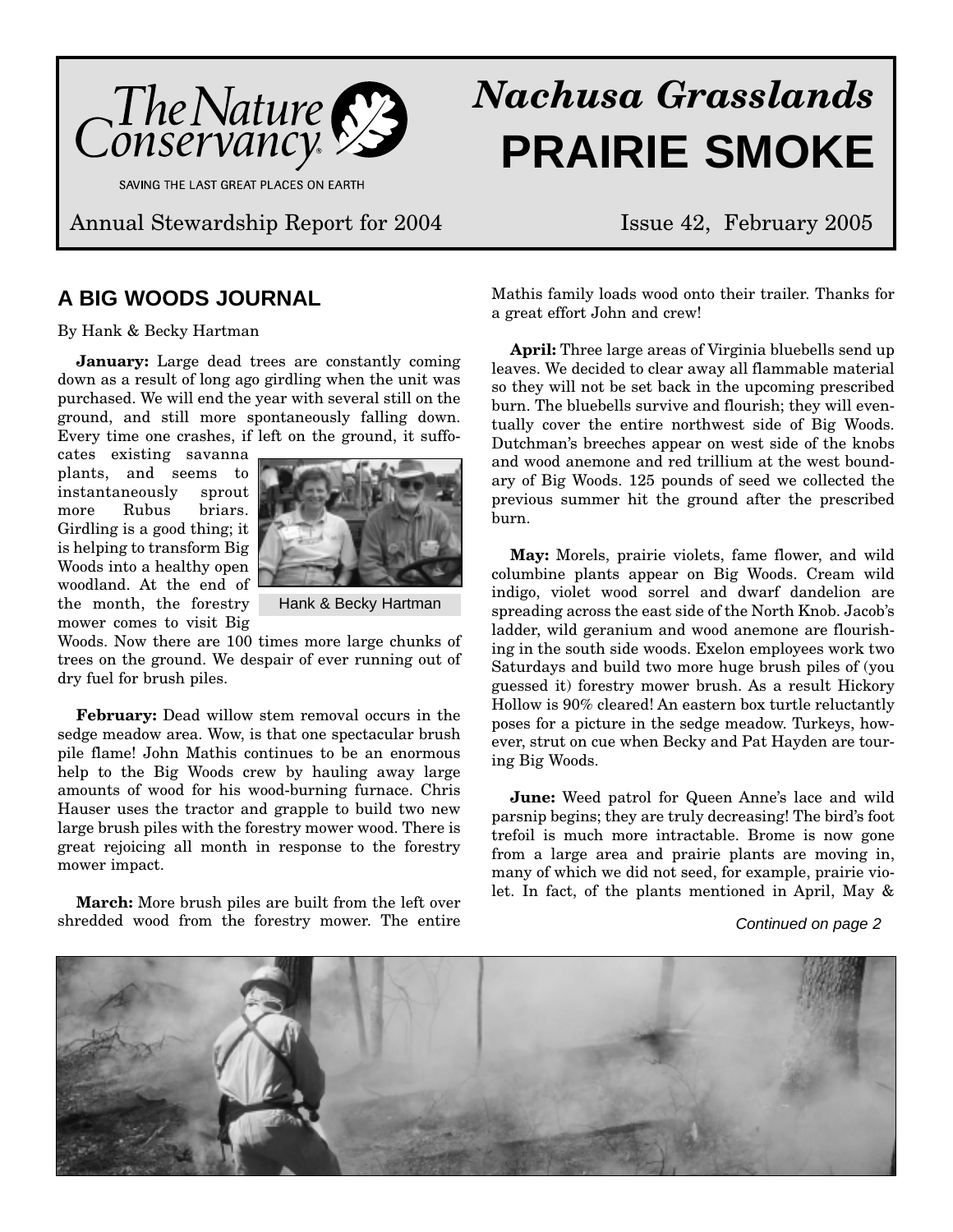### Continued from page 1

June, none have previously appeared in significant numbers. Since cream wild indigo is the only one of these plants we have seeded, we can only conclude there is something magical about prescribed burns and the forestry mower induced sunlight. We started spraying, spading, and pulling in May and will continue weekly through August.

**July:** Two giant St John's wort plants appear on the northeast corner. Pale purple coneflower is blooming spectacularly on Dot's Knob; seed will be plentiful this year. For the first time, coneflower also blooms on Big Woods. Tall bellflower and wingstem appear on the west side where the forestry mower opened up the woods.

**August:** More celebration. Now is the peak bloom for rough blazing star and it has doubled from the amount that was on Big Woods last year. Our diligent work against the weed, bird's foot trefoil reveals the good news, there are hundreds of first-year white indigo plants. Maybe they will all bloom in a few years.

**September:** For the first time, there is more Canada and Virginia wild rye seed available on Big Woods than we are able to pick. The bottle gentian is abundant and beautiful in the sedge meadow. From elsewhere on the preserve , we collect prairie, fringed, and cream gentian and plant the seed on Big Woods. Chris Hauser finds flat-top aster in the Big Woods sedge meadow.

**October:** Seed picking continues - over 200 pounds of bulk seed picked.

**November:** Three members of the NIU Society for the Preservation of Wildlife, along with Kevin Kaltenbach, and Neil Chapman help to remove and clean up brush. We spend four full days processing seeds and creating seed mixes. Walking the boundaries with the measuring wheel allows us to map, more or less to scale, wet and dry savanna areas and wet and dry prairie areas. We use this information to create a detailed planting plan.

**December:** Plant 150 pounds of seed, most of it in the areas which before the forestry mower were not accessible to over-seed. Build and burn brush piles of honeysuckle, multiflora rose, forestry mower slash, and girdled trees which fell over. Since April 2001 that's 17 different burn pile locations with 68 fires.

Many thanks to all the staff and other volunteers who have worked patiently with us as we learn what this place is all about. These are all special people and this is a very special place. A big thank you to Al Meier, who until August was co-steward of Big Woods, and is now a unit steward. Without him much that was accomplished could not have been achieved. To be a small part of trying to bring back a little of what we almost lost forever is very rewarding. Every time we see a new plant pop up in Big Woods for the first time, we are so thankful that we can be part of Nachusa Grasslands.

### **Managers Notebook**



By Bill Kleiman, Preserve Manager, Nathan Hill, Restoration Ecologist



Bill Kleiman Nathan Hill

After working for the Conservancy for nine years, Susan Kleiman, left our employ this summer to be a full time mom. After going without her help for 6 months, it was clear that Susan had provided us myriad skills and detailed knowledge of this project. By November, Bill was buried under a pile of tasks when, to the rescue, we hired Nathan Hill. Nathan is a confessed jack of all trades. He worked for the preserve in the summer of 2001 and has been the watershed coordinator for the Kishwaukee River Ecosystem Partnership. We still have Susan around to help as a volunteer and we welcome Nathan.

**Seed Harvest:** A major part of our work from June to November is to harvest seed for habitat restoration.

Why start so early in the year? One example: In early summer we collect seed from flowers that feed a rare butterfly, the *regal frittilary*. These flowers include birdsfoot violet, prairie violet, and violet wood sorrel. You have to know where to look for these seeds because the



plants occur in certain prairies, and are only a few inches high. The colorful flowers will be gone leaving only tan seed pods as the search image. The harvest here is measured in teaspoons, but by planting these seeds in new areas we help make this preserve even more "regal".

This year over 300 species of plants were harvested 2,150 bulk weight pounds of seed. This grand total is from all collectors, which include, our volunteers and hired seasonal crew. This weight is for un-cleaned seed. We do not clean our seed since this seed is not sold. Our planting methods tolerate chaff and stems. If we cleaned the seed we would have a better estimate of seed weights, but cleaning seed is labor intensive. This year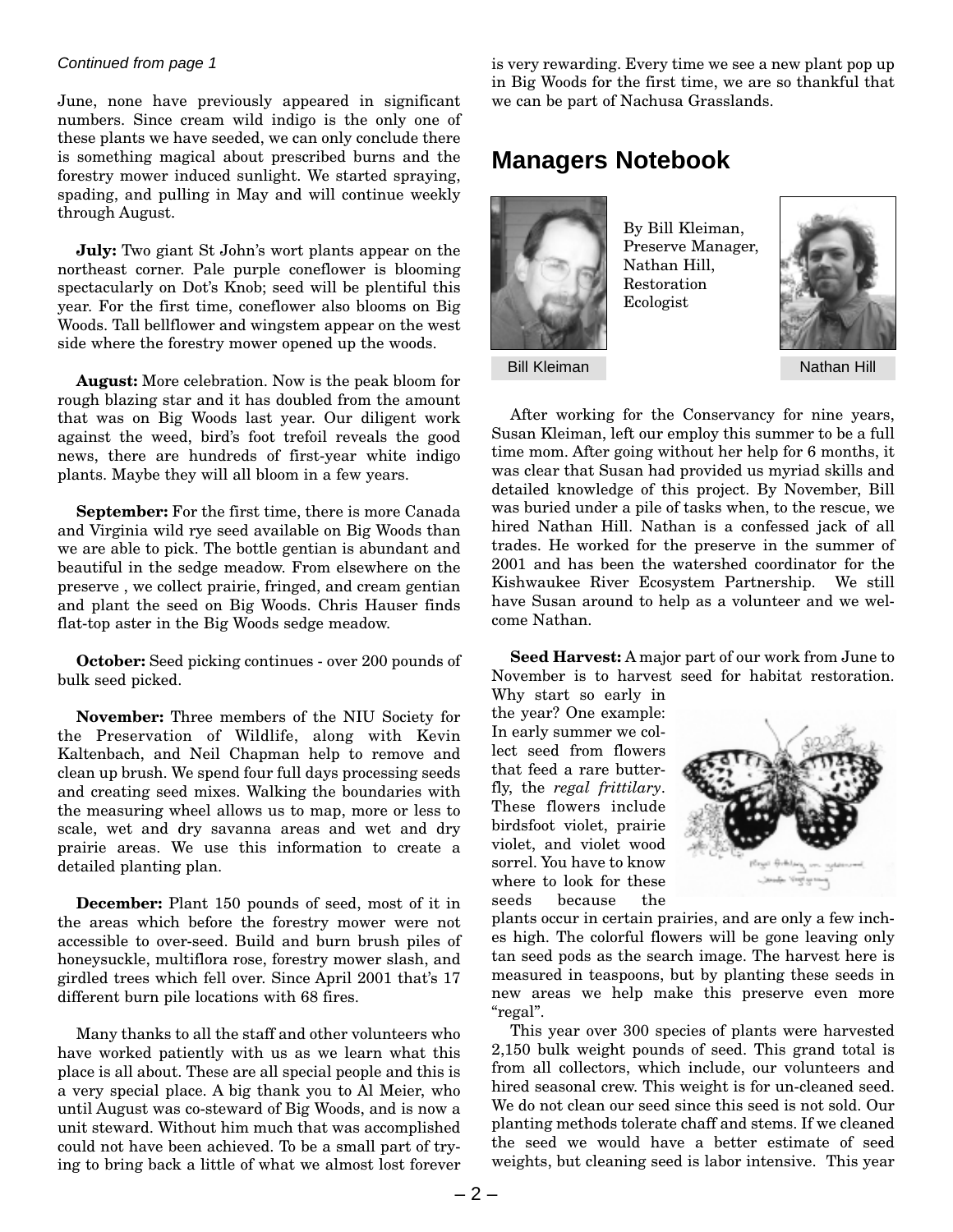

all of the seasonal crew seed was planted on 36 acres in Hook Larson Prairie. Each year we collect more seed from more species, yet our need for seed keeps increasing. Want to help us collect?



2004 Summer Crew of Neil Chapman, Mike Hansen and Ryan Klopf. They are carrying special spades used to stab the carrot like root of wild parsnip.





**Weed Work:** Weed work is not for the timid. Imagine standing before a young prairie planting that you wish to see mature to a diverse success. Within the planting are one or two invasive plant species sprinkled in random patches throughout. Because you have planted a mixture of plant types - broadleaf, grass, sedge, shrub you can't call in the herbicide boom truck to solve the problem. No, a crop duster won't be swooping down to solve your problem. So you charge ahead pulling or cutting or spraying with your little backpack. Pssst. psst. Daunting may not come to mind on your first planting, but you have 50 more plantings to go. Our intrepid seasonal crew pushed hard against a host of weeds. Every day, for about eight weeks, this was their major task. We sincerely thank them for their efforts: Mike Hansen, Ryan Klopf, Neil Chapman, and Austin Saylor.

**Fire:** This was another great year for prescribed fire. We had nice April weather to make up for a cold and windy March. Our volunteer prescribed fire crew once again demonstrated that they could handle large and complex fires. One example of this was the April 4 burn with 18 crew, providing four ignition crews burned through 200-acres of savanna, prairie, and wetlands. Thank you to the crew, especially those who came out for several fires which helped keep us from chaos. We burn a lot of acres of habitat annually but we take care to not burn all our remnants in any one year. At Nachusa, of our index of 20 high quality remnants we: Burned - 12 (60%), Burned Half -3, and Did Not Burn - 5. Fall 2003 through Spring 2004 total Nachusa acreage burned: 637-acres which is about 40% of the preserve.



Fire crew Duane Kitchen, Mary Vieregg, Christa Dahlberg, and Chris Hauser burning neighboring Dahlberg Savanna.

### **Prescribed Fire Crew for Fall 2003 to Spring 2004**

Kevin Kaltenbach 7, Jenny Mitchell 3, Jim Vieregg 4, Josh Sage 2, Don Homer 4, Jennifer Hauser 5, Bill Kleiman 14, Tom Mitchell 5, Mary Vieregg 9, Lynn Mecum 2, Chris Hauser 6, Nancy Braker 2, Mike Crowe 3, Cassie Krueger 5, Susan Kleiman 10, Gerald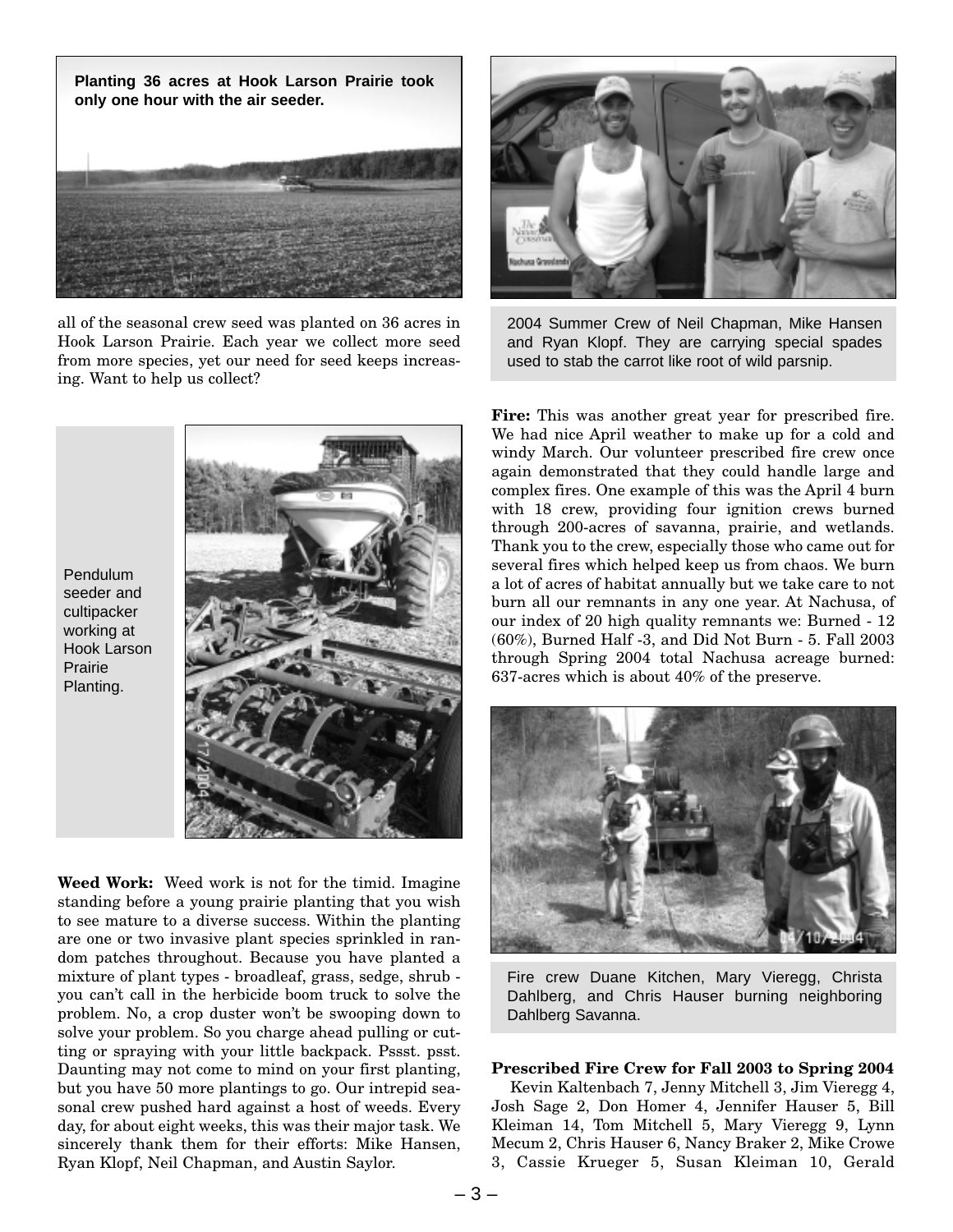McDermott 5, Larry Creekmur 2, Becky Hartman 2, Frank Sebok, Hank Hartman 3, Carol Brown, Jan Grainger 4, Al Meier, Dave Breen 2, Dwight Heckert 4, Becky Flack, Nellie Sizgoric, Sally Baumgardner 5, Todd Tucker 2, Jenna Sanders, Al Roloff , Caleb Harty 2, Brian of DCFP, Dave Lawson 2, Nate Hill 2, Sally Pierce, Tharran Hobson, Becky Schillo 2, Todd Bittner, Jim Grove 2, John Bivins 3, Mike Adolph, Sheila McManus, Bob Bartles, Andrew Bartles, Mike Hansen, Jason Johnson, Max Dahlberg, Christa Dahlberg, Andy Bacon

Total number of crew: 50. Number of Nachusa fire crew: 40. Number of Nachusa crew that were on 4 or more burns: 14



Summer 2000 - Looking North from the top of Schafer Knob. In the background is a 1950s era red pine planting with eastern red cedar brush in the foreground.

Summer 2004 - The red pine has been harvested, the logs going to a paper mill, and that area has been seeded with prairie. The eastern red cedar brush have been removed with a forestry mower. The prairie dynamics of full sun, wind and the resulting drying have returned.

Photos by G. McDermott



**Brush Clearing Update:** Bill Kleiman is the lead staff running a program sending a heavy duty brush mowing machine to various natural areas around the state. This machine worked at Nachusa over the last few

years. By the end of this winter we will have cleared brush at 29 sites. Land owners will follow up the mowing work with herbicide treatment to the larger stumps, prescribed fire, seeding, and other in-kind stewardship. The U.S. Forest Service is funding the effort with the Conservancy implementing the work. A private contractor does the mowing. Landowners have been very enthusiastic describing the time we saved them in decades.

**White House Turns Tan:** Last year we reported we were selling off the white colored house on 5-acres at the corner of 30-acres we purchased in 2003. At press time we have a signed purchase agreement. We changed the white house and its white buildings to tan. Now, they don't stick out so much perched on a hill above the Hamill-Winter Prairie. The buildings stuck out because we removed a lot of brush and fence row trees to restore quality grassland bird habitat. This was important to do because grassland birds have had the most precipitous declines in recent decades. Also, there are nice prairie remnants on the tract, they would have died with the continued red cedar shade.

### **New Restoration Ecologist**

### By Nathan Hill

Dear Friends of Nachusa Grasslands. I just wanted to take this opportunity to introduce myself, and let you know I am very excited to join The Nature Conservancy

and the family here at Nachusa. Ever since I was young, I wanted to protect and enhance the natural world. That passion led me to Southern Illinois University at Carbondale where I knew what I wanted to do I just didn't know what specific job I was going to get when I graduated. In one of my classes we read Aldo Leopold's A Sand County Almanac. I wanted to be like him, someone who would take a stand and be a voice for conservation. In



Nathan Hill

1996 I graduated with a BS in Environmental Management from the Geography Department. My first 'real' job was working for the Piatt County Soil and Water Conservation District in Monticello as the Resource Conservationist. Living in the vast mono-cultures of corn and soybeans in Central Illinois I worked with farmers to implement conservation practices like terraces, grassed waterways and buffer strips. Protecting the Sangamon River was also a main focus, over the years I worked on a campaign to get owners to restore trees to hundreds of acres of farmed floodplain. In 2001 my wife Katie got a new job as a Dietician in Rockford so we moved back home to Northern Illinois. Having no job lined up for that summer I could have settled for any place that was hiring, just to make some cash, but I needed to do conservation work. Checking The Nature Conservancy's website I spotted the Nachusa Grasslands Summer Technician job and immediately applied. I spoke to Bill Kleiman, got the job, and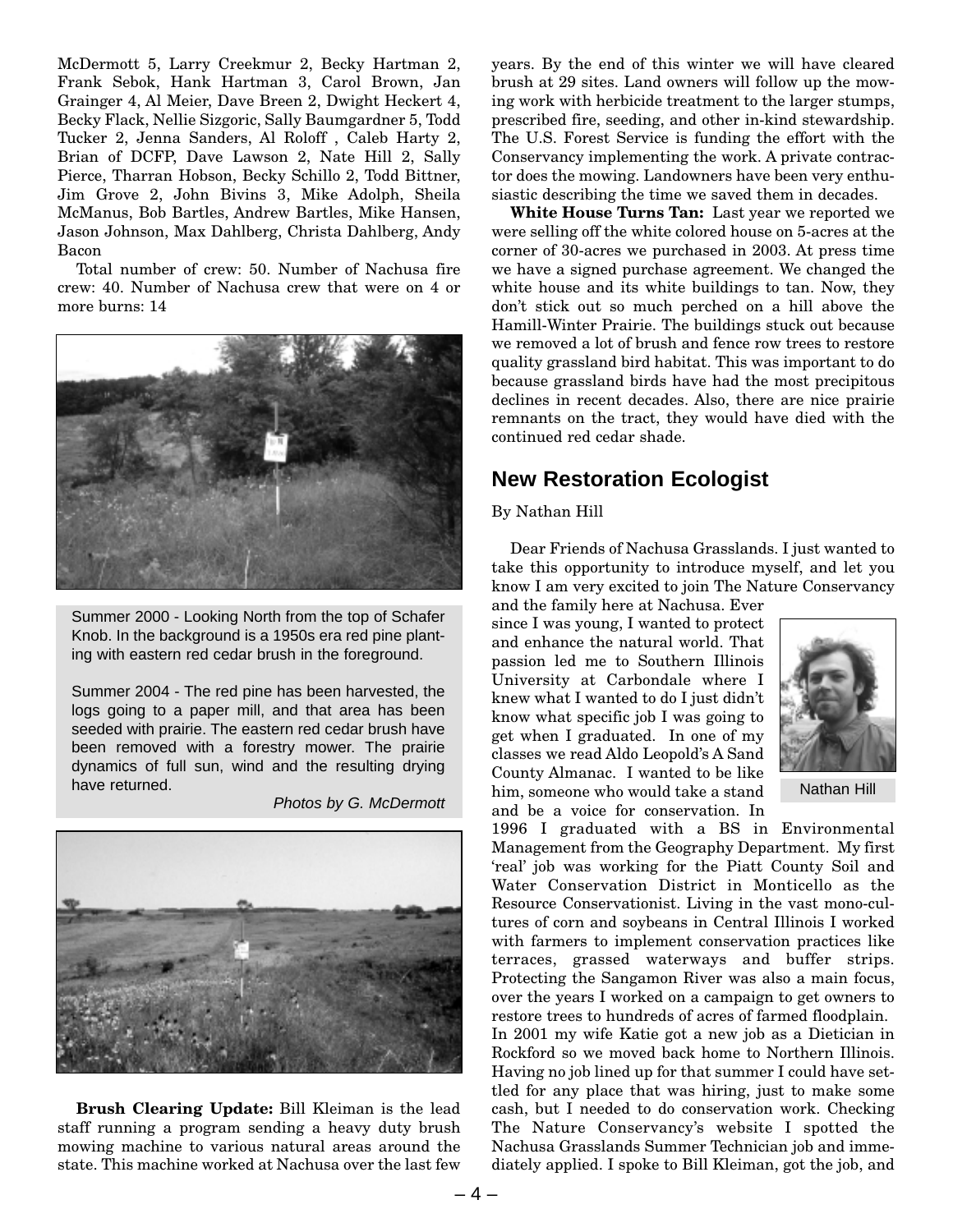soon learned it was going to be a great job. The crew of Mike Hansen, Jake Harder and myself got a lot of good conservation work done that summer. We also got ticks, parsnip burns, a lot of sun, and enough botanical knowledge to give us a headache.

That September I began working for the Kishwaukee River Ecosystem Partnership, as the Watershed Coordinator, assisting them with the development of a natural resources information based watershed plan and mapping project, using Geographic Information Systems. Over the years I have tried to come out at least once a month to volunteer. Now Voila! Here I am again working for Nachusa Grasslands full time. A huge list of projects and ideas to implement are already on my plate and rushing through my head. I look forward to working with the many people who make this place successful.

## **Stewards Journal**

### **Dot and Doug Wade Prairie**

By Alan Meier

I started working at Nachusa Grasslands in order to get a donation from my employer for The Nature Conservancy. I noticed on The Nature Conservancy website that Nachusa

Grasslands was looking for volunteers, and I decided to show up at a Saturday workday. I was surprised to find that I could be useful, even though I knew nothing about prairie restoration. The steward leading the workday took the time to show me what needed to be done, and I left that day feeling that I had actually accomplished something.

I returned to Nachusa several times and put in enough hours to qualify for the donation from my employer, State Farm Insurance. But then I kept coming back. I found that there was more to volunteering at Nachusa Grasslands than just obtaining funds to help The Nature Conservancy. There was also the sense of doing something worthwhile in my free time and the satisfaction of taking action to preserve our natural heritage.

Nachusa Grasslands is a special place for me. On days when I need to be alone, it can be a place of solitude-it's big enough that I can work the entire day and not see another soul. It's also a place of camaraderieworking together with an extremely dedicated group of volunteers, all of whom are very willing to share their knowledge of conservation with new volunteers. After volunteering at Nachusa for two and a half years, I am now the steward of Dot & Doug Wade Prairie. Stewardship is both an honor and a challenge. I continue to learn more and more about nature and to develop new skills. I still have a lot to learn, and every day that I spend at Nachusa Grasslands is a new adventure.



By Tom Mitchell

### **Roadsides**

Two thousand four was the year orchids and a gentian appeared along the roadsides at Nachusa Grasslands. Nodding ladies tresses (Spiranthes cernua) blossomed near the old entrance on Lowden Road, part of a population that numbers in the hundreds near Pussytoes Lane. On Naylor Road at West Heinkel a single



Tom Mitchell

cream gentian (Gentiana flavida) popped up, likely from a planting some years ago. The roadside at Jay Stacy's Naylor Road planting was also the site of an over-seeding project, following a prescribed fire, in the spring. The roadside at the entrance of the stewards barn was planted in the fall. Prairie willows (Salix humilis) are alive and well along Lowden by the Yellow house. Prairie trillium (Trillium recuvatum) is hanging on near the parking lot at Meiner's wetland, where bluebirds nested in a box behind the sign.

### **Thelma Carpenter Prairie**

The two plantings at Thelma Carpenter Prairie are still coming up. An over-seeding of 85 pounds, 40 species, started in October and ended in December. Seed collection for the North side plantings will start in 2005. Northern Harriers hunting, over the southeast and southwest plantings, were encouraging signs of habitat restoration.

The unplowed but grazed 30 acres at Carpenter Prairie still produce a challenging array of non-natives. Foremost is the sweet clover on steep, rocky hillsides where violets, asters, false toadflax, shooting stars, and dropseed also occur, making for difficult mowing and

### **From the Visitor's Book**

Last year visitors from Albert-Canada, Tucson-Arizona, Portland-Oregon, Washington-DC, Milwaukee-Wisconsin, Des Moines-Iowa, Alderwood-Washington, Minnesota and New York contributed to the Visitors book.

"Love it! Please save the patriarch cottonwood near the pond."

"We're looking forward to seeing birds! Saw a bobolink and eastern kingbird (I think) plus a hairy black spider in the book box!"

"The coneflower bloom blew my socks off. The dickcissels wore my ears out."

"We had a great day exploring the grasslands the tall grass was fun to blaze trails through."



Al Meier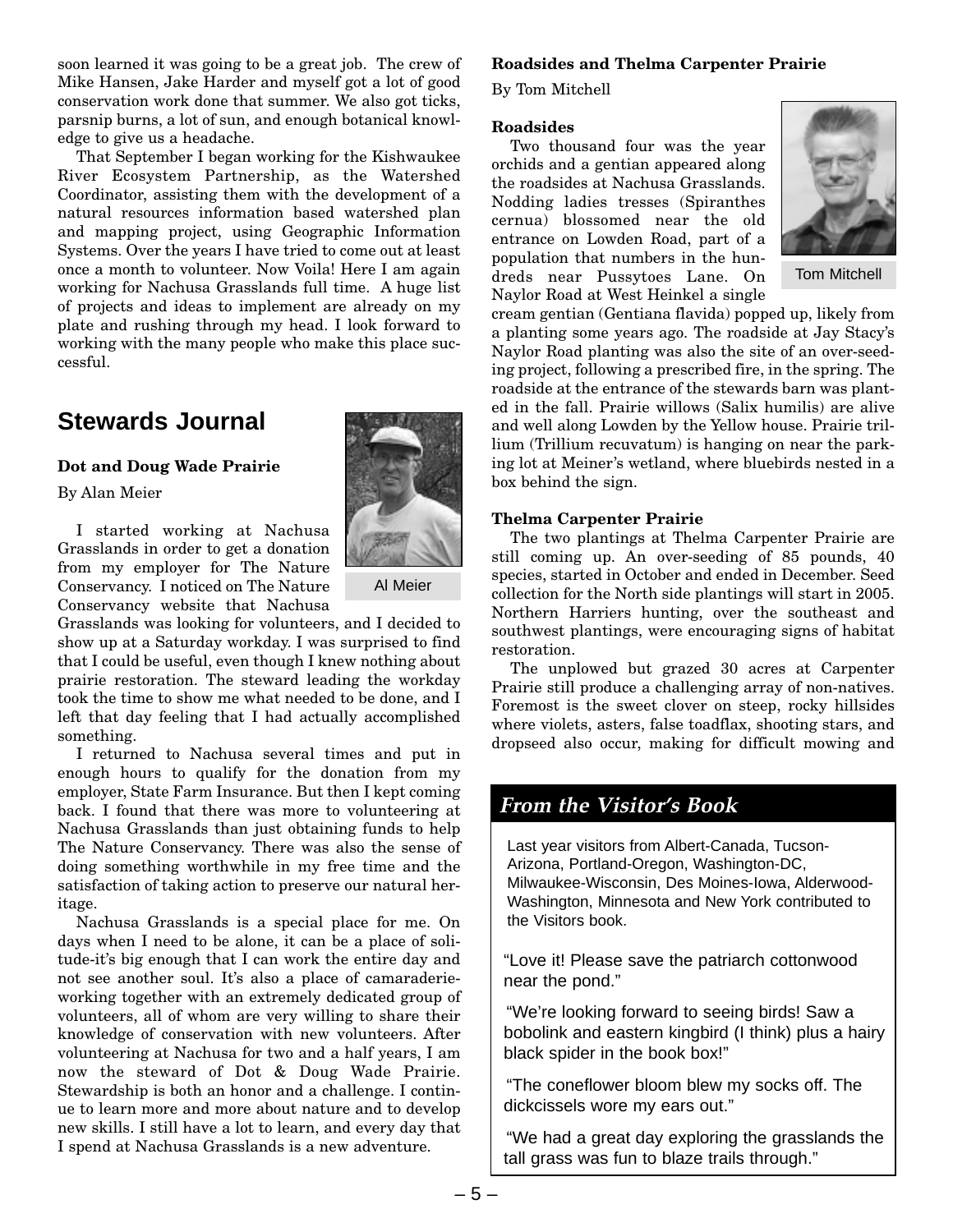scything. A two-person, 8 foot long wick applicator of herbicide was used on young adult plants (a Mel Hoff design with modifications by Bill Kleiman) it was somewhat successful in preventing seed set. Red clover, wild carrot and wild parsnip are still widespread in degraded areas where over one thousand eastern red cedars have been removed. Bill piloted the new Bobcat-mower and turned honeysuckle and osage orange into wood chips. The crew collected bulk seed with the seed stripper, on the front hill, for the first time with limited success. The back hill was burned October 24, the preserve's first fall burn of 2004. Dozens of volunteer students from area colleges turned out for a successful workday November 13th, when the last of the cedars were cut and burned.

### **West Heinkel**

### By Mary Vieregg

"The first year, prairie plants sleep; the second year, they creep; the third year, they leap." This adage for patient prairie planters rang true in 2004 as the 2001 West Heinkel prairie reconstruction exploded in growth. Across an old soybean field and on top of a formerly weed-choked oak knoll, a carpet of native plants blossomed with exuberance.



Hopefully in the coming year, more species will appear as fire and careful weed management continue. Undoubtedly, some species will fade away as species compete and sort themselves. It was by any definition, though, a glorious year in West Heinkel.

### **Hamill Winter Prairie**

By Mike Adolph and Bob Shone

After a little more than a decade of working on Hamill Winter Prairie,



Bob Shone

this year was notable for a number of reasons. Along the North boundary, which abuts the Prairie



Mary Vieregg

Mke Adolph

Potholes Unit, much progress was made. Near the Northwest boundary willows that had encroached into both units were mowed down, and then most of the re-sprouts were sprayed with herbicide. The battle against willows will continue. Further east, a fence line that had been a blot on the prairie was largely taken down by the big bobcat's mower, and then, the first phase was finished by chainsawing. More clearing, burning and herbiciding remains, but it's doable.

Honeysuckle, multi-flora rose, and cherry sprouts have been the bane of the unit. We have gained substantial ground on all three. 2005 will see them almost eliminated. Wild Parsnip has been reduced by about 75%. King Devil remains a major problem, as does White Sweet Clover. Our seeding was concentrated on No-name Knob—-after it was burned. The area next to Lowden has many fresh-dug holes. It would be something to see who's digging them. The progress we've made is second to the beauty of Nachusa as reasons to keep coming. Add to that the fine comrades we have here, and we couldn't ask for more.

### **Rolling Thunder Prairie**

By Sally Baumgardner

This was a year of HELP and DIS-COVERY at Rolling Thunder Prairie. HELP: Our most powerful diggers and pullers, of parsnip and sweet clover, were 16-year-old Josh Blythe and Nick Rios of Franklin Grove They helped in late spring and early summer. After they left for "real" jobs, Levi Smith, 12, from Dixon volunteered



Sally Baumgardner

two to three weekday mornings throughout the summer. Levi learned many new native plants, and quickly recognized wild parsnip for careful removal. We moved on to "volume" seed collecting, and he proved to be a steady worker before school days were upon us. Neighbors Jessica, 14, and Macy Fair, 10, came two to three afternoons after school in September and October for reliable and intensive seed collecting. Drying and processing followed, so, when six different area schools came for a total of ten field trips, all were asked to help over-seed in selected areas. They did so with glee! And soon the helping rains fell. The so-called "selected areas" were infestations of invasive weedy growth. We mowed these patches before weed seeds formed. DISCOVERIES: Ruellia humilis, or hairy ruellia or "prairie petunia," was found on nearby private property. We obtained owner permission to enter and collect seeds. This uncommon prairie wildflower is not related at all to the garden petunia, which has its origins in South America. Our greatest discovery over the last year was a tiny, delicate, utterly beautiful orchid, Spiranthes lacera. It was found growing in an area that could have been a street named Indigo Lane. To my knowledge, no one planted seed in that place, it is another beautiful surprise provided by nature.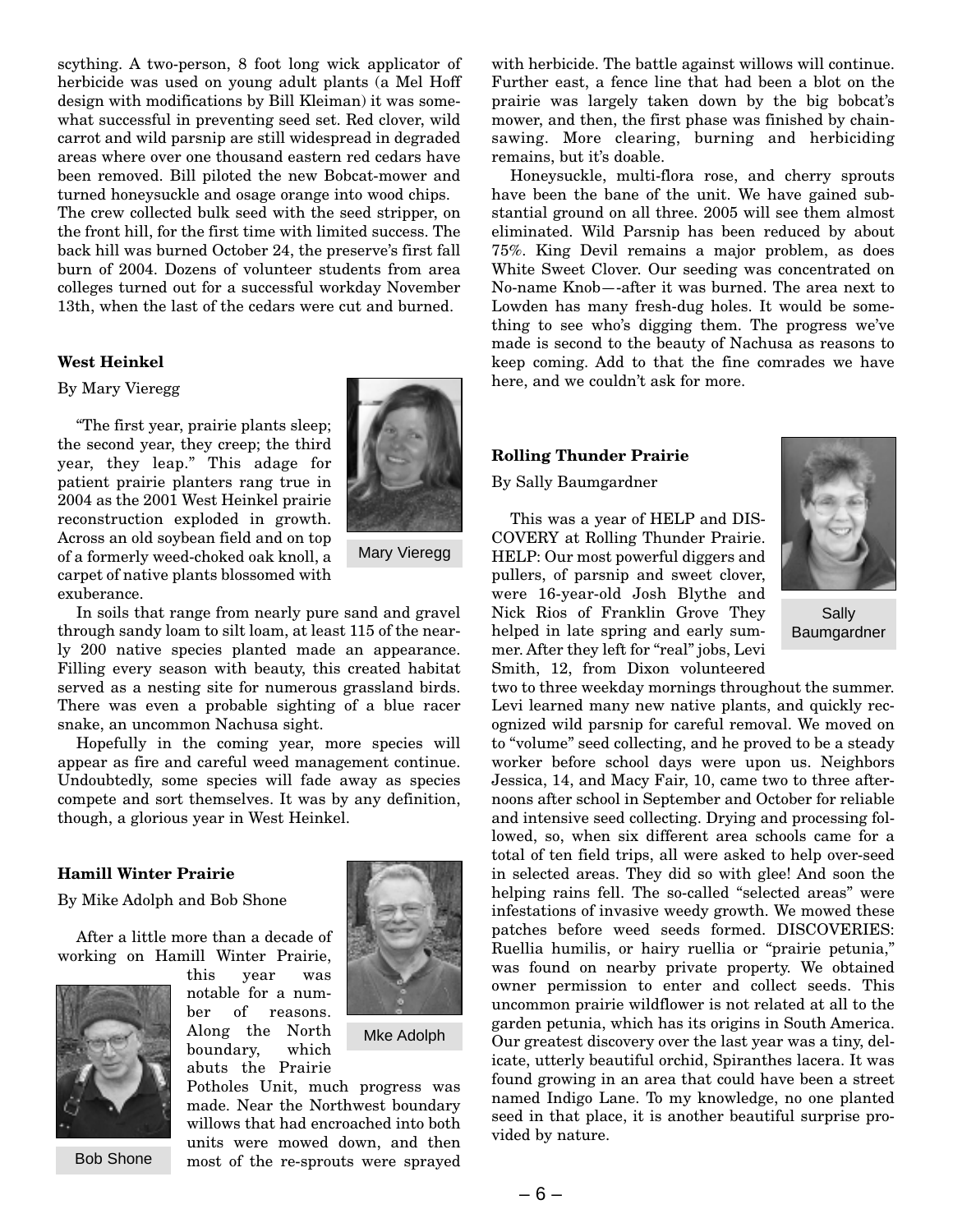### **Herbarium**

By Dwight Heckert

The Nachusa Grasslands Herbarium has had another successful year. A big thank you goes out to all who helped me find 23 new plants for the herbarium. Over the last six years, 530 species have been collected.

Dwight Heckert

Some of the more exciting plants

were: *Aster furcatus*, (forked aster) , *Aster umbellatus*, *Filipendula rubra*, *Phlox maculata , Viola pedatifida*.

### **Prairie Potholes**

By Chris and Jennifer Hauser

Some plant species have fussy seeds and germinate in the wild only under special conditions. As a result, some





mon in remnant areas (such as, Blue Joint Grass and New Jersey Tea) are very rare in seeded restorations. Our goal for this unit this year was to plant species like Jennifer Hauser these that are diffi- Chris Hauser cult to establish



from seed. With the help of friends and volunteers, we planted almost 500 individual plants of about 10 species.

Most of our plants came from local seed that was germinated over the winter and spring in our house. These seedlings were then planted in our unit over the spring and summer. These plants included about 200 Hazelnut, 100 Flat-topped Aster, 30 Skunk Cabbage, 20 Obedient Plant, 20 Glade Mallow, and 5 Meadow Rue. Species like these are well worth the effort of growing and planting because, these plants provide important habitat and they grow and reproduce for decades.

For some of our plants, we had to use creative ways to find plant material. For example, over the winter, we collected broken chunks of Tussock Sedge hummocks and planted these pieces in about 50 small pots. In the spring, these pots sprouted with Tussock Sedge, Bulbous Cress and Bur Marigold. For other species, including Prairie Coreopsis, Blue Joint Grass, and Penn's Sedge, we judiciously harvested cuttings from remnant areas and transplanted them into appropriate habitats in our unit.

As these plants grow and spread throughout our wetlands and prairies, we hope to see these areas become better quality habitat in the years to come.

#### **Eight Oaks Savanna**

By Jan Grainger

The area known as Eight Oaks Savanna was dramatically cleared of brush, along Wade Creek, and now the remaining Oaks (many more than eight) are scattered throughout a much more open vista. This area is becoming restored to a mix of wet stream-

side swales, upland prairie, and savanna.

I have been pleased to see numerous species becoming established as a result of clearing, weed control and seeding. This year was the first for blooming Turtlehead in one of the wet swales near the creek. It was found within a mix of sedges and other native wetland species. Weed control is a constant job with opportunistic Multiflora Rose and Honeysuckle taking advantage of the clearing.



Jan Grainger

Some days I can truly appreciate the home we are preserving when the residents make an appearance. On July 6, a day beautiful and sunny, I admired a Yellow Breasted Chat, Icteria virens, loudly vocalizing from a highly visible perch near Wade Creek. This is a bird that is usually well hidden in dense brushy thickets, but not on this day. Its vocalizations have been described as chuckles, clucks, whines and wails. I think I would add "hoot" to the list. All this from a single throat. The sounds it delivers have led it to be called the yellow mockingbird. It is the largest of the warblers at seven and one half inches. To me, anthropomorphism is fun, so I will say he was happy, proud and grateful.

### **West Heinkel**

By Jay Stacy

We're a winter crew of three. We've set ourselves to the task of clearing scrub and adventive (weedy) trees from the Naylor Hills, to further encourage the startling black oak regeneration already in evidence.

Mary Scott awaits us in the park-

ing lot every Monday and Friday morning (she works with Tom Mitchell on Wednesday and Saturday mornings) with her "breakfast buffet" of fig newtons, nuts, raisins, graham crackers and her good blue thermos full of piping hot coffee. A blend of wiry toughness and warm affection, she's willing to work in any weather- collecting seeds, pulling weeds, cutting rose, herbiciding stumps, carrying branches to keep our winter fires going; total number of morning shifts worked in 2004: 155! And all of this at age 83! She's an inspiration and a challenge to all who invent one excuse or another not to come out and participate in this mighty work.

Don Homer is a man who knows how to work; when

Jay Stacy

– 7 –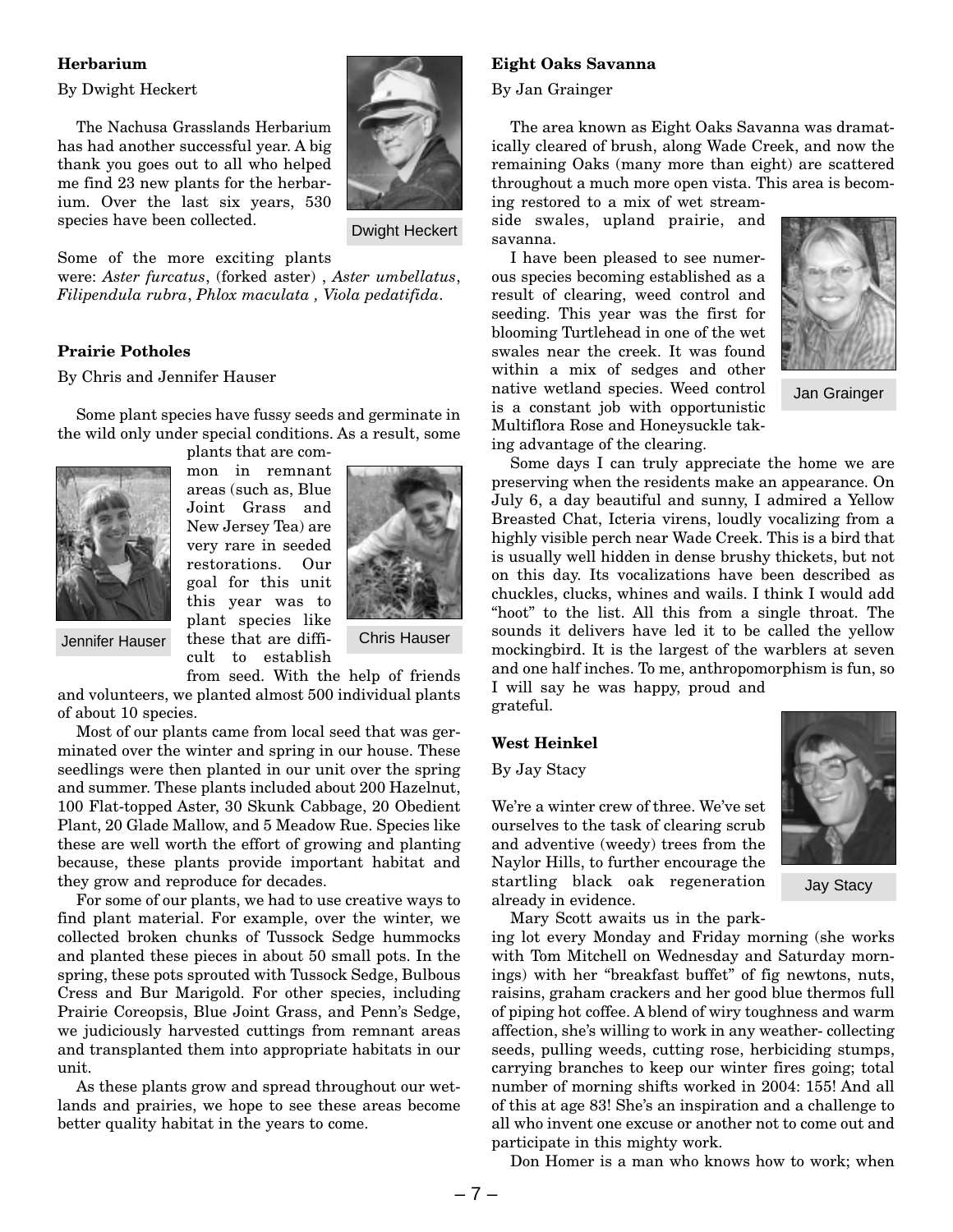he straps on a pair of saw chaps the chips fly - safely, and at a brisk, workman like pace. His single-handed campaigns against rose warrens during past summers have allowed us to access the areas we are working now. He's a kind, generous, and gracious man and a pleasure to work with, and a quiet force behind the effort at Nachusa Grasslands for many years.

Come take a peek at our work; I think you'll find the view surprisingly dramatic. Park at the little Naylor Rd. lot, walk up North across the planting (the direction your car is parked), go 100 ft. West down the old twotrack (Left), North again (right) through the planted lobe at the woodland edge. Voila! The eye is drawn down to the contours of the hills, past the 1999 and 2001 plantings, to Mary Viereggs's oak knoll and her lovely sand prairie/savanna restoration - already at three years the crown jewel of the unit.



What a planting can be. Three year old planting led by Mary Vieregg and Jay Stacy.

### **Clear Creek Prairie**

By Terri Clark and Mary Blackmore

In April a section of farmed land in the Northeast corner of the unit - about 3 acres- was seeded by Chris and Jennifer Hauser, with 46 species in two mixes. The seed had been collected in 2003 at Nachusa by Jennifer and Emily Tilsy. The 04' seed collection gathered again by Jennifer and Emily - is to be over seeded onto those 3 acres this winter or next spring. During summer workdays we focused on completing tree girdling in an interior fencerow. In December we updated our management plan to include specific areas (currently farmed) for reconstruction for the next four years, and the goal of eliminating all interior fencerows.



SAVING THE LAST GREAT PLACES ON EARTH



In May we held an open house for resource managers. Fed chili to 110 and hiked the preserve for 3 hours.

## Thank You

*to the following people who contributed toward the purchase of a new Mule work vehicle:*

- Al & Mary Meier Ron Ingraham Gerald McDermott Bob & Joyce Shone Mike Adolph Ann Haverstock Jan Grainger Cassie Krueger Becky & Hank Hartman
- 



Tod Tucker of Byron Forest Preserve was recognized for his efforts in conservation, protection and stewardship of regional natural areas over the last decade. Bill Kleiman, Project Director, Nachusa Grasslands presented Todd with a painting of native prairie plants to commemorate his services.

In large part due to Todd's ability to communicate the importance of conservation, a neighbor donated 300 acres to the Byron Forest Preserve. A grant written by Todd funded an additional 200 acre purchase. "The success of this effort took many months. Throughout this time his careful attention and support of many friends of Byron Forest Preserve kept the plan from falling apart," said Kleiman. Kleiman continued, "We honor him for this recent success and for all his good works."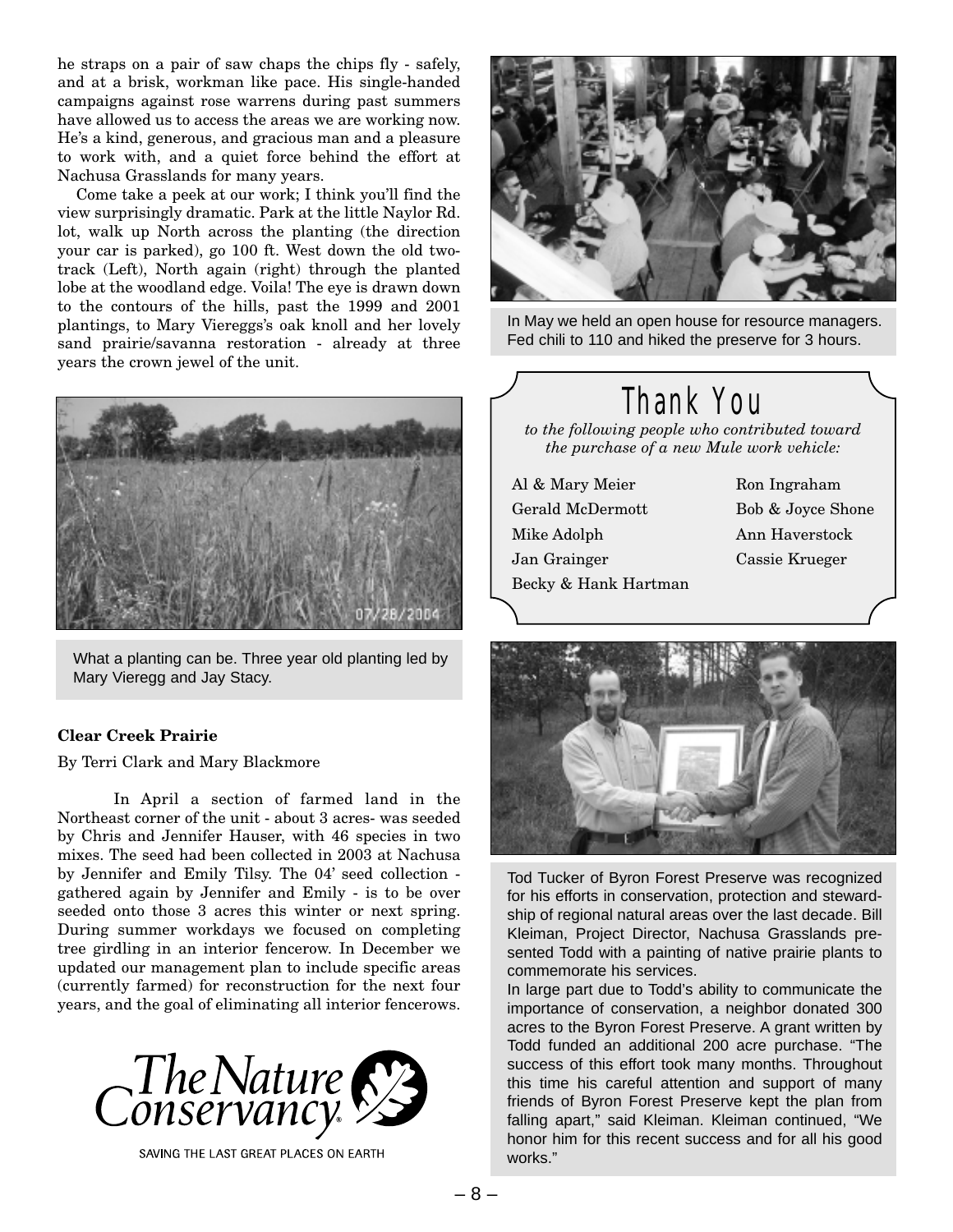This tracked Bobcat was awarded by DNR's C-2000 program to Byron Forest Preserve for work in natural areas in the region. Here we have it mowing brush within bur oak at Shabbona Savanna unit.







Isabel's knob



Volunteer Emily Tilsy showing children a fox snake.

## Thank You

*to the following people for their generous donations since February 2004:*

Greg Milberg First Presbyterian Church Bob Shone Howard G. Buffett Foundation Becky & Hank Hartman Memorial gift in memory of Dewitt & Parke Holland Robin M. Read Tellabs Foundation Nancy C. Hamill Winter Ellen Baker M. R. Bauer Foundation Dave Brewer Mr. & Mrs. George Dilling Dillon Foundation Dixon Chapter of the Daughters of the American Revolution Illinois Clean Energy Community Foundation Susan & Edward Ferguson Dwight Heckert Dan Hill James Hoyt Alfreda & David Lelko Marea & Gordon McKeague Jim Grove Kay & Greg McKeen Mendota Federated Woman's Club Janet & Richard M. Morrow Oregon Chiropractic Clinic Richard J. Schutter Mary Baker Scott

Volunteer Doug Armontrout collects seed by hand.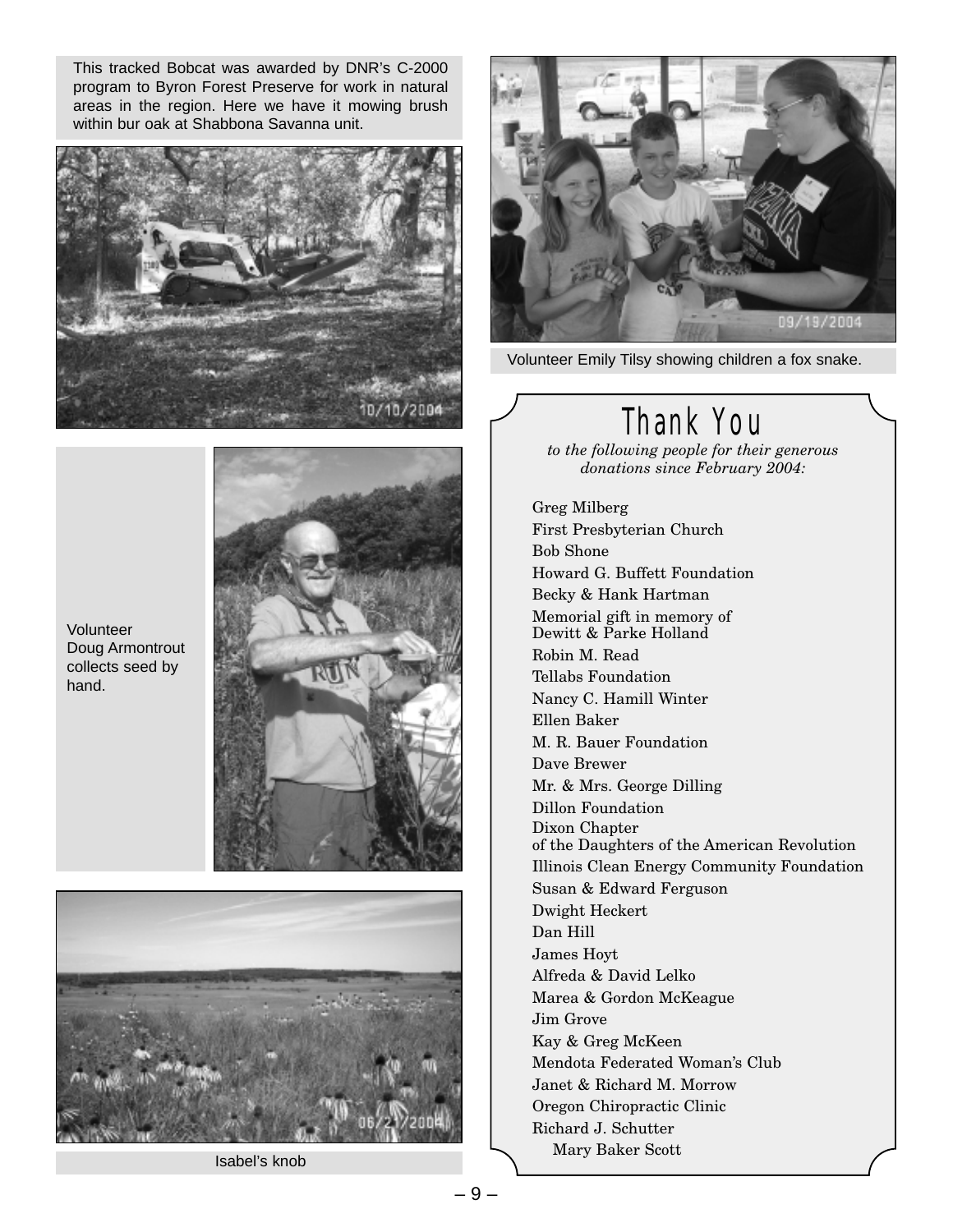## Thank You

*to the following people for their generous donations since February 2004:*

Clyde Gelderloos - Donated dumpster service

Betty McGoon - 2 donations, one in honor of her son-in-law Brent Coulter and one for her daughter's birthday - Susan Coulter

Tom and Jenny Mitchell - 3 Parsnip spades

Al Meier - Match donation from his employer State Farm

Sue Coulter - To honor Mary V.

Mike Adolph - 2 parsnip spades and truck tailgate (There was a tree back there, Mike)

Mary Vieregg - Donation for saw chains

Genesis Nursery - Sponsor of Autumn on the Prairie

Patricia Hayden, in memory of her daughter Judi

Jeanne and Tom Lawson in memory of Russell Lawson

Peter and Jan Heinkel in Memory of Edith Linneman Heinkel

## Wish List

• MORE VOLUNTEERS! Each unit on the preserve and every aspect of our operation would welcome additional team members. Volunteers are empowered to do as much stewardship as they wish. Check the stewardship calendar for a Saturday workday or just come out to the preserve and learn more.

• ANOTHER HARDWORKING SEASONAL CREW! Each year Nachusa Grasslands has excellent opportunities for recent graduates and other conservation minded workers to work full time at the preserve during May to October. Assistant Stewards are needed for prairie and savanna management and restoration including weed management, seed harvest, and general maintenance. Keep an eye on TNC's career webpage for the formal job announcement http://nature.org/careers/index.html

### **Equipment Needs:**

- Single Bed, Small table, lamp and bedding
- 50 Gallon Sprayer for new mule
- Hoist Kit for White Truck
- Snow plow for truck

### **STEWARDS OF NACHUSA GRASSLANDS**

Bruce Boyd State Director Bill Kleiman Preserve Manager Restoration Ecologist

### STEWARDS CO-STEWARDS

Hank & Becky Hartman NIU - CPW

**Clear Creek Prairie** Prairie Preservation Society Mary Blackmore of Ogle County Terri Clark

**Big Woods**

**Dot & Doug Wade Prairie** Al Meier Barb Regan

**Edith & Anna Heinkel Savanna East Unit** Mike Crowe Cassie Krueger **West Unit** Jay Stacy Mary Vieregg, Don Homer

Gene Miller **Eight Oaks Savanna** Jan Grainger **Fen Unit** Kevin Kaltenbach **Hook Larson Prairie** Dave Breen **Kittentail Savanna** West Chicago Steve Sentoff Prairie Stewardship Group **Hamill Winter Prairie** Mike Adolph Bob Shone **Prairie Potholes** Chris Hauser Jennifer Hauser **Roadsides & Jay Meiners Wetlands** Tom Mitchell Jenny Mitchell **Rolling Thunder & Harold Walkup Prairies** Sally Baumgardner Max Baumgardner

**Sand Farm** Russ Brunner **Schafer Prairie** David Edelbach Gerald McDermott

**Tellabs Savanna** Ron Ingraham Jan Grainger, Bob Shone **Thelma Carpenter Prairie** Tom Mitchell Jenny Mitchell

**Barn Steward** Jenny Mitchell **Autumn On The Prairie 2004 Chair:** Mike Adolph **Science Stewards:** Bird Monitoring Ann Haverstock Butterfly Monitoring Jan Grainger Herbarium Steward Dwight Heckert Insect Collector Chris Hauser Lespedza leptostachya monitor Todd Bittner Photo Monitor Gerald McDermott

### **Outreach Volunteers:**

Earl Thomas

Ray Derksen

Publicist/Educator/Presenters Sally Baumgardner, Gene Miller, Dwight Heckert Youth Stewards Leaders Mike Adolph, Carol Bartles, Sally Baumgardner, Howard Fox, Ron Ingraham, Hazel Reuter, Barb Rutherford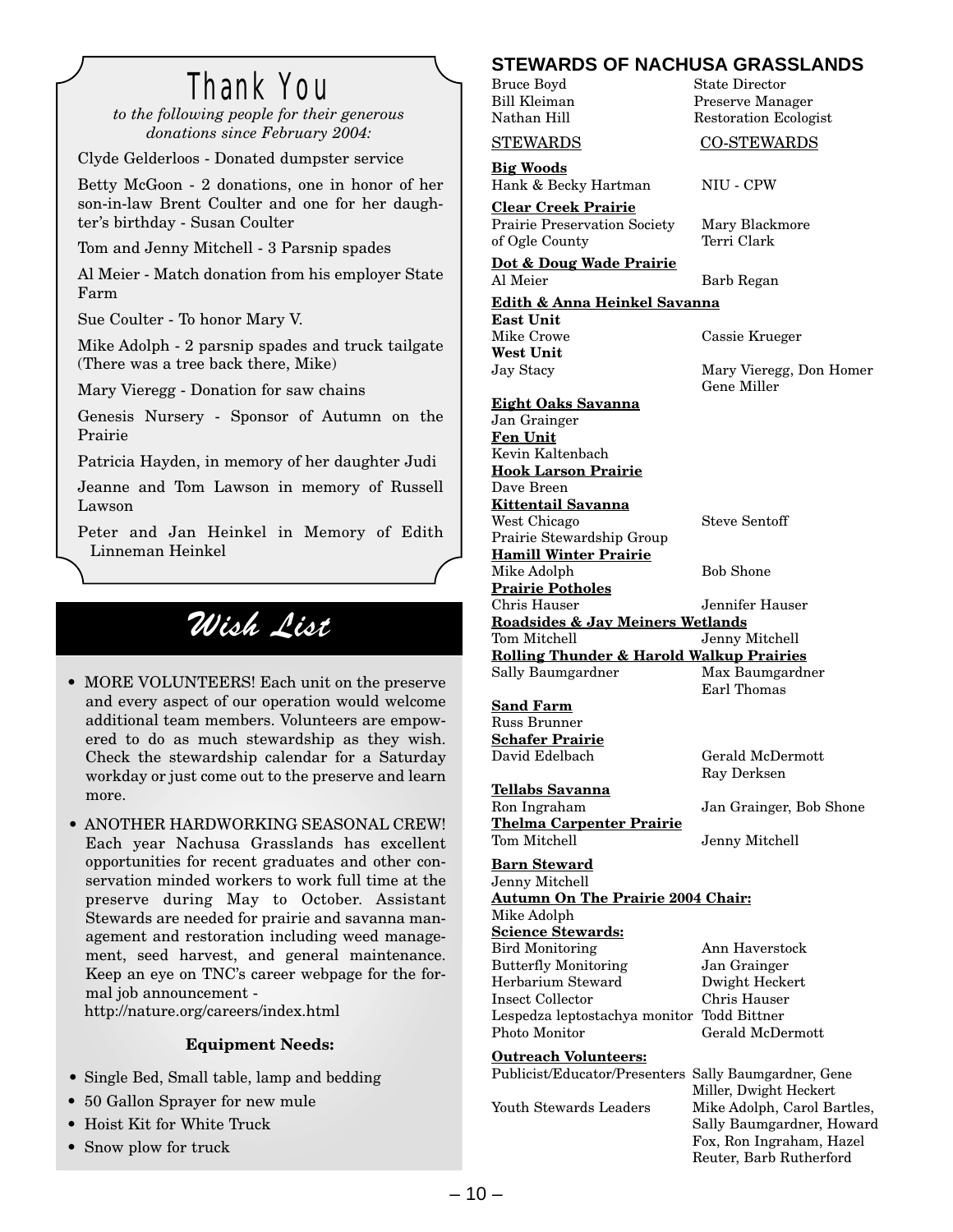## **CALENDAR FOR STEWARDSHIP WORKDAYS 2005**

Volunteer Stewards and Co-stewards lead workdays. New volunteers are always welcome to come learn and have fun with us. Start time is 9:00 A.M. Meet at the Preserve Headquarters (red barn) at 8772 S. Lowden Road. Volunteers break for lunch at the Barn and then sometimes continue stewardship or go for a hike in the afternoon as the group desires or weather permits. We also have stewardship during the week (give us a call at 815 456-2340).

**March** - Brush, Planting and Fire Season

- 5 Big Woods, Fen and Schafer Prairie
- 12 Special Workday TBA
- 19 Tellabs Savanna, Rolling Thunder Prairie and Hook Larson Prairie
- 26 Prairie Potholes and Eight Oaks Savanna

### **April** - Brush, Planting and Fire Season

- 2 East Heinkel Savanna and Rolling Thunder Prairie
- 9 Tellabs Savanna and **ANNUAL SKUNK CABBAGE TOUR with Tim Keller (at 2 P.M.)**
- 16 Coneflower Prairie Special Project, Chris Hauser and Hamill Winter Prairie
- 23 Big Woods, Schafer Prairie and Hook Larson Prairie (*Autumn On The Prairie (AOTP) Committee Meeting at noon)*
- 30 Rolling Thunder Prairie

### **May** - Weed Season

 $\approx$  Clip – N – Save e<br>
N = N − d!iO<br>
X

 $% \mathcal{W}$ 

- 7 Tellabs Savanna
- 14 Hook Larson Prairie and Rolling Thunder Prairie
- 21 Prairie Potholes, East Heinkel Savanna, Hamill Winter Prairie and **Potluck Gathering (meal at 12:30)**
- 28 Sand Farm, Schafer Prairie and Dot & Doug Wade Prairie

### **June** - Weed and Seed Collecting Season

- 4 Hamill Winter Prairie and Rolling Thunder Prairie
- 11 Eight Oaks Savanna and Schafer Prairie 18 Sand Farm and Rolling Thunder Prairie
- *(AOTP Committee Meeting at noon)*
- 25 West Heinkel Savanna, Big Woods and Thelma Carpenter Prairie
- 26 Sun. Clear Creek Prairie

### **July** - Weeds and Seeds

- 9 Prairie Potholes and Dot & Doug Wade Prairie
- 16 Schafer Prairie, Big Woods and Clear Creek Prairie *(AOTP Committee Meeting at noon)*
- 23 East Heinkel Savanna
- 30 Sand Farm and Rolling Thunder Prairie

### **August** - Seeds

- 6 Hamill Winter Prairie and Big Woods
- 13 Tellabs Savanna, Thelma Carpenter Prairie and West Heinkel Savanna
- 20 Eight Oaks Savanna and Dewitt Holland Prairie
- 27 Schafer Prairie and East Heinkel Savanna *(AOTP Committee Meeting at noon)*

#### **September** - Seeds

- 3 Hook Larson Prairie and Prairie Potholes
- 10 AOTP Preparation Workday, Thelma Carpenter Prairie and Rolling Thunder Prairie
- 17 **Autumn On The Prairie Celebration – 10 A.M. to 5 P.M.**
- 24 Schafer Prairie and Dot & Doug Wade Prairie

### **October** - Seeds

- 1 Hamill Winter Prairie and Hook Larson Prairie
- 8 Tellabs Savanna
- 15 Doug and Dot Wade Prairie
- 22 Rolling Thunder Prairie and Thelma Carpenter Prairie
- 29 Schafer Prairie and Eight Oaks Savanna

### **November** - Brush, Planting and Fire Season

- 5 Fen and Eight Oaks Savanna
- 12 Thelma Carpenter Prairie and Big Woods
- 19 **Seed Mixing Celebration and Potluck Gathering**
- 26 Schafer Prairie, Prairie Potholes and Sand Farm

#### **December** - Brush and Planting Season

- 10 Schafer Prairie and Hamill Winter Prairie
- 17 Hook Larson Prairie, Tellabs Savanna and East Heinkel Savanna

### **January 2006** - Brush Season

- 7 Schafer Prairie and Tellabs Savanna
- 14 Big Woods, Hamill Winter Prairie and Hook Larson Prairie
- 21 Prairie Potholes and Eight Oaks Savanna
- 28 East Heinkel Savanna and Rolling Thunder Prairie

### **February 2006** - Brush Season

- 4 Fen and Thelma Carpenter Prairie
- 11 Schafer Prairie
- 18 Hook Larson Prairie and Rolling Thunder Prairie
- 25 West Heinkel Savanna and Tellabs Savanna

## **AUTUMN ON THE PRAIRIE**

16th Annual Celebration at Nachusa Grasslands Saturday, September 17, 2005, 10 a.m. - 5 p.m.

A free event with fun for the entire family: guided walking tours of the preserve, paintings by local artists, children's activities, gift raffle, horse drawn wagon rides, live music, and good food.

### Issue 42, March 2005

Editor . . . . . . . . . . . . . . . . . . . . . . . . . . . .Nathan Hill Associate Editors . . . .Gerald McDermott, Bill Kleiman